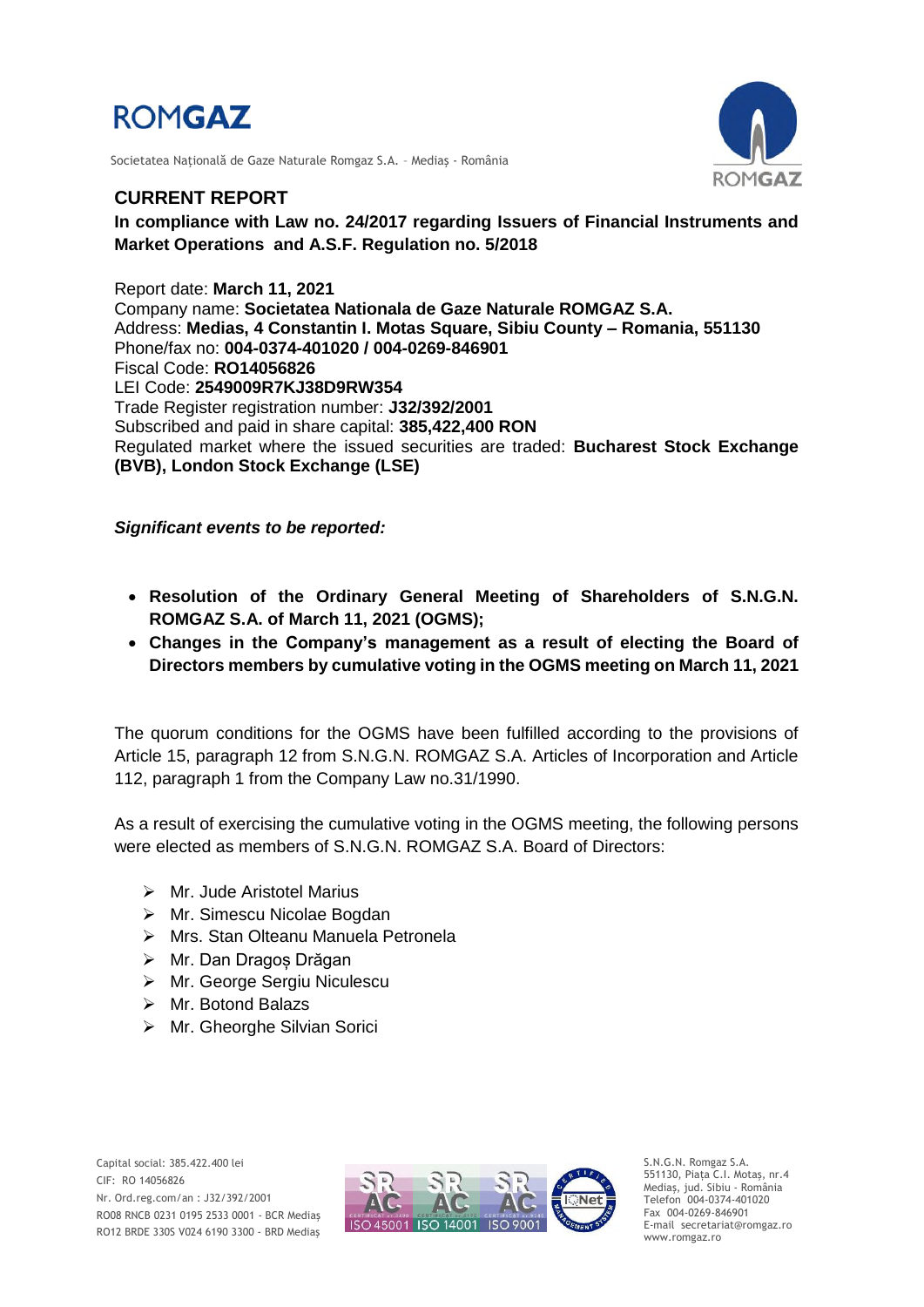Furthermore, in the OGMS meeting, the mandate term for the interim Board of Directors members appointed in accordance with Article 2 from OGMS Decision no. 1/March 11, 2021 was established at 4 (four) months.

The following Board of Directors members are considered revoked: Mr. Ciobanu Romeo Cristian, Mr. Petrus Antonius Maria Jansen and Mr.Marin Marius-Dumitru.

*Attached: Resolution no. 1 of the Ordinary General Meeting of Shareholders of S.N.G.N. ROMGAZ S.A. on March 11, 2021*

> **Chief Executive Officer, Aristotel Marius JUDE**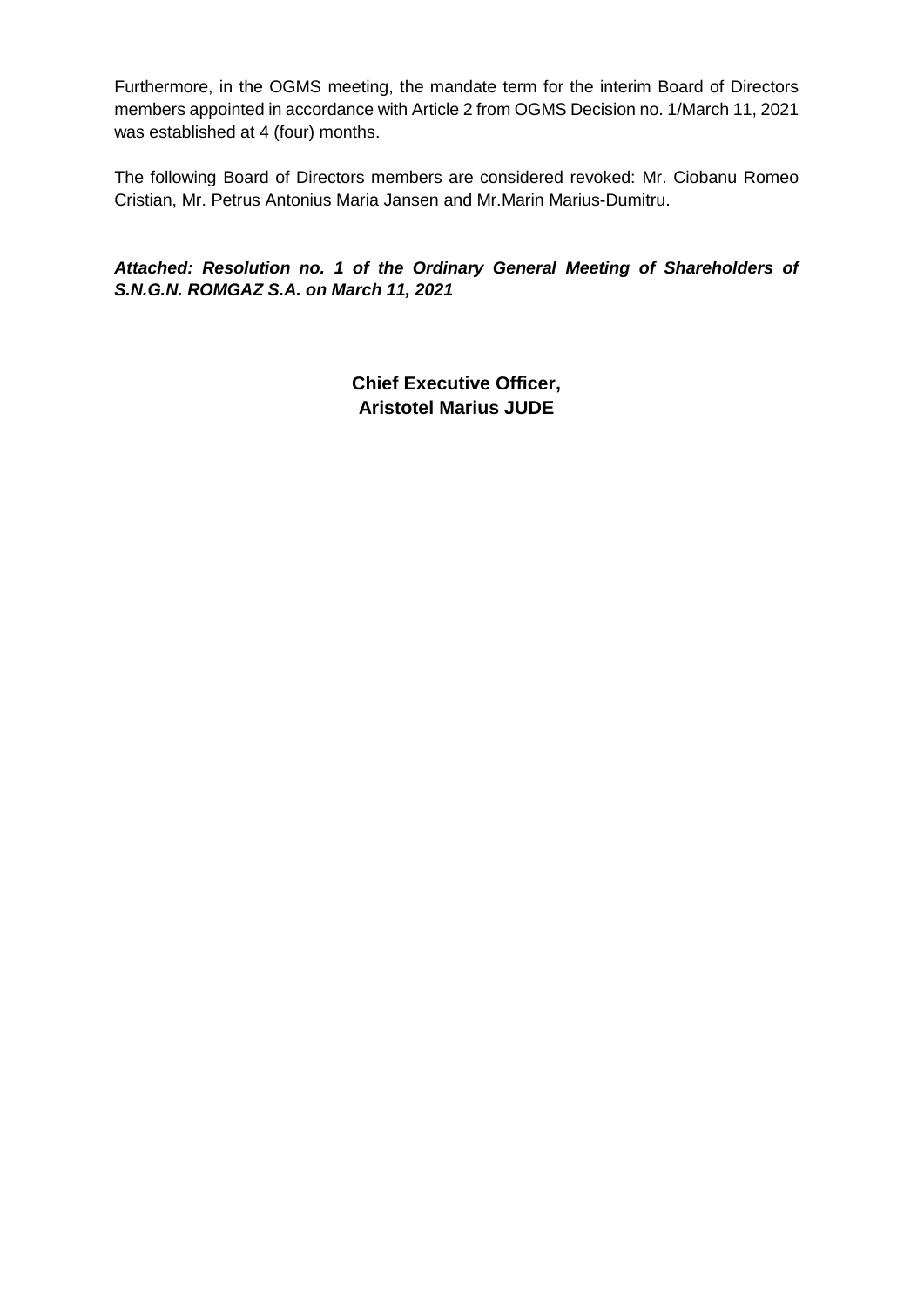

Societatea Naţională de Gaze Naturale Romgaz S.A. – Mediaş - România



## **RESOLUTION NO. 1/March 11, 2021**

### **of the Ordinary General Meeting of Shareholders Societatea Nationala de Gaze Naturale "ROMGAZ" – S.A.**

## **Registered office: Medias, 4 Constantin Motas square, Sibiu County, Romania, registered with the Trade Register Office attached to Sibiu Law Court under no. J32/392/2001, fiscal code RO 14056826**

The Ordinary General Meeting of Shareholders of Societatea Nationala de Gaze Naturale "ROMGAZ" – S.A joined in the meeting, at its first convening, of March 11, 2021, 1:00 pm (Romania time) at the S.N.G.N. ROMGAZ S.A. working point located in Bucharest, Sector 1, 59 Grigore Alexandrescu Street, 5th floor, issues the following:

# **R E S O L U T I O N**

## **Article 1**

Takes note of the notification on the status of transferring assets to Filiala de Înmagazinare Gaze Naturale DEPOGAZ Ploiești S.R.L..

*The resolution was approved with 325,238,133 votes representing 84.3849% from the sharecapital and 99.9947% from the total votes validly casted.*

## **Article 2**

Approve election of board members by means of the cumulative voting method:

- Mr. Jude Aristotel Marius, *338,593,076cumulated votes casted*;

- Mr. Simescu Nicolae Bogdan*, 307,491,205 cumulated votes casted;*
- Mrs. Stan Olteanu Manuela Petronela, *294,122,013 cumulated votes casted;*
- Mr. Dan Dragoș Drăgan, *293,505,580 cumulated votes casted;*
- Mr. George Sergiu Niculescu, *280,261,125 cumulated votes casted;*
- Mr. Botond Balazs, *267,934,508 cumulated votes casted;*
- Mr. Gheorghe Silvian Sorici, *262,451,515 cumulated votes casted.*



S.N.G.N. Romgaz S.A. 551130, Piața C.I. Motaş, nr.4 Mediaş, jud. Sibiu - România Telefon: 004-0374 - 401020 Fax: 004-0269-846901 E-mail: secretariat@romgaz.ro www.romgaz.ro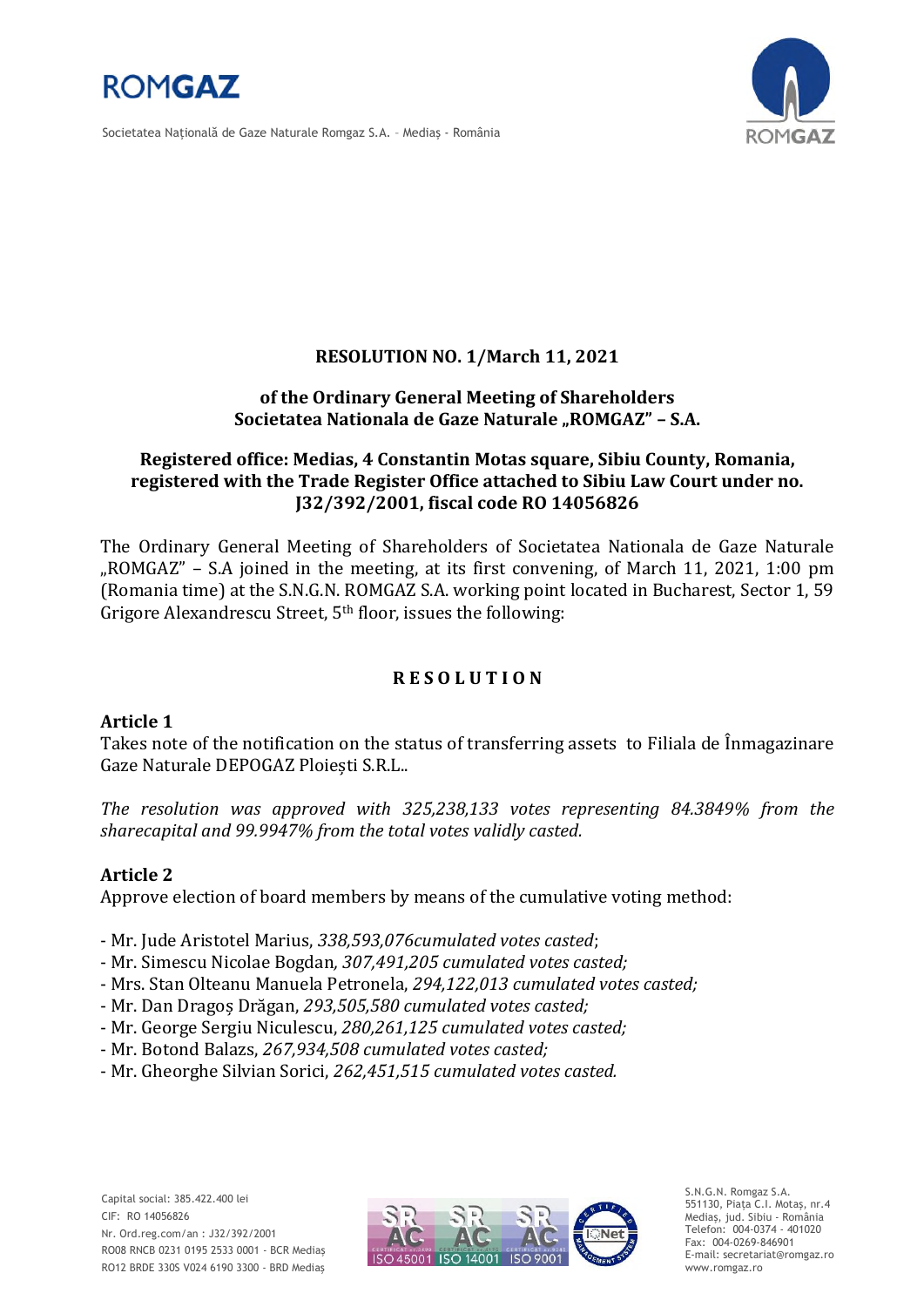# **Article 3**

The mandate term of board members is established as follows:

- a) for 4 (four) months, in accordance with the provisions of Art. 64<sup>1</sup> GEO no. 109/2011 on corporate governance of public enterprises, as amended from time to time and approved by Law no. 111/2016, for interim board members appointed in accordance with Art. 2 above;
- b) equal with the remaining period of the mandate approved by OGMS Resolution no. 8 of July 6, 2018, Art. 2, for board members reconfirmed in compliance with the provisions of GEO no. 109/2011 on corporate governance of public enterprises, Art. 32 par. (8), as amended from time to time and approved by Law no. 111/2016.

*The resolution was approved with 287,128,187 votes representing 74.4970% from the sharecapital and 88.2778% from the total votes validly casted.*

# **Article 4**

Establishes the fixed gross monthly remuneration of non-executive BoD members , equal two times the average over the past 12 months of the gross average monthly salary, for the activity performed according to the main business scope registered by the company, at class level according to the activity classification in the national economy, communicated by the National Statistics Institute prior to the appointment, in compliance with Art. 37 of GEO no. 109/2011.

*The resolution was approved with 288,290,752 votes representing 74.7987% from the sharecapital and 88.6352% from the total votes validly casted.*

# **Article 5**

Approves the mandate contract draft to be concluded with the board members elected by means of the cumulative voting method as proposed by the shareholder, the Romanian State, acting through the Ministry of Energy.

*The resolution was approved with 300,018,481 votes representing 77.8415% from the sharecapital and 92.2409% from the total votes validly caste.*

# **Article 6**

Authorises the representative of the shareholder, the Romanian State, acting through the Ministry of Energy, to sign the mandate contracts with the members of S.N.G.N. Romgaz S.A. Board of Directors.

*The resolution was approved with 300,018,481 votes representing 77.8415% from the sharecapital and 92.2409% from the total votes validly caste.*

# **Article 7**

Authorises the Chairman of the meeting and the Secretary of the meeting to sign the Resolution of the Ordinary General Meeting of Shareholders.

*The resolution was approved with 325,255,397 votes representing 84.3893% from the sharecapital and 100% from the total votes validly casted.*